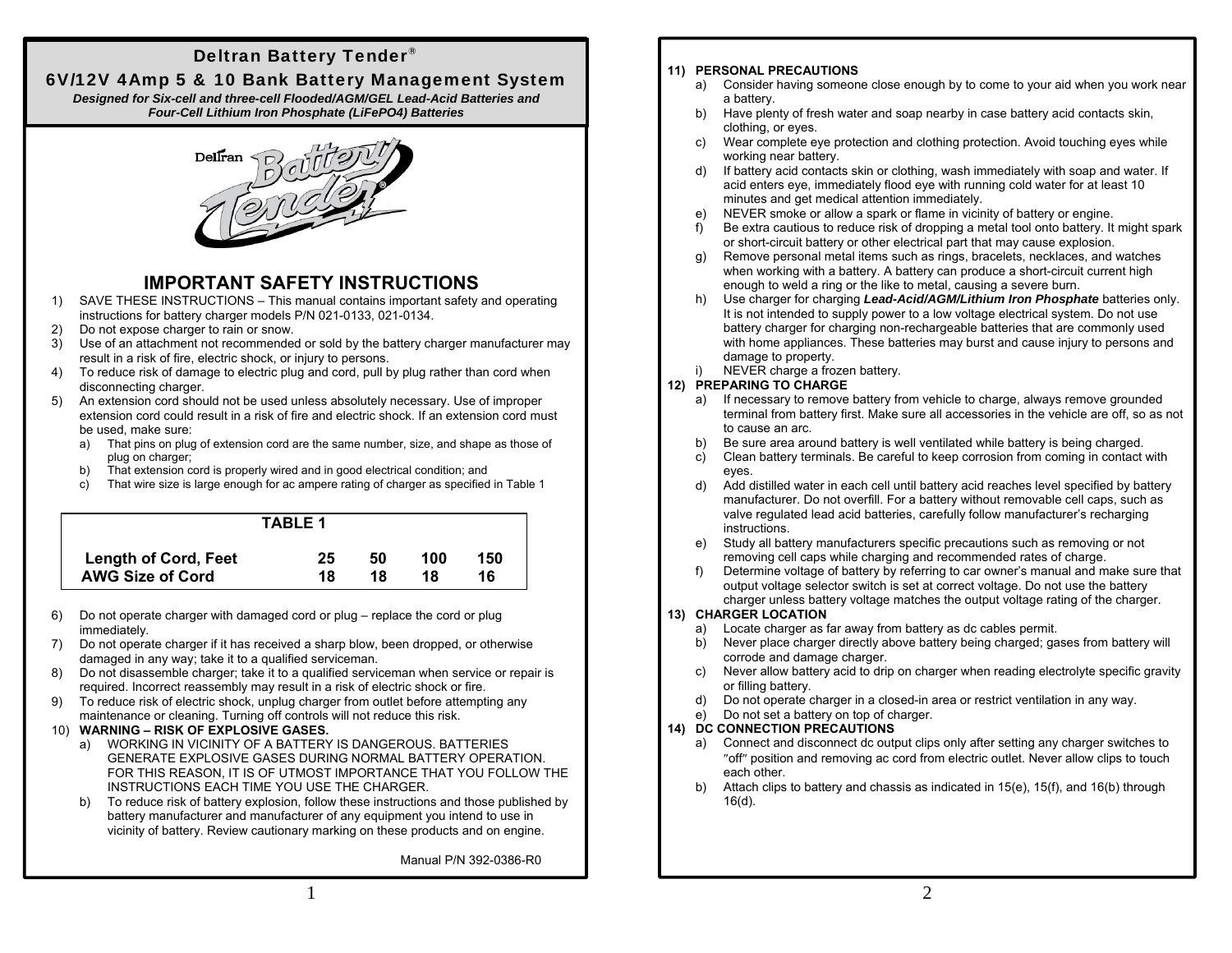- **15) FOLLOW THESE STEPS WHEN BATTERY IS INSTALLED IN VEHICLE. A SPARK NEAR BATTERY MAY CAUSE BATTERY EXPLOSION. TO REDUCE RISK OF A SPARK NEAR BATTERY:** 
	- a) Position ac and dc cords to reduce risk of damage by hood, door, or moving engine part.
	- b) Stay clear of fan blades, belts, pulleys, and other parts that can cause injury to persons.
	- c) Check polarity of battery posts. POSITIVE (POS, P, +) battery post usually has larger diameter than NEGATIVE (NEG, N,–) post.
	- d) Determine which post of battery is grounded (connected) to the chassis. If negative post is grounded to chassis (as in most vehicles), see (e). If positive post is grounded to the chassis, see (f).
	- e) For negative-grounded vehicle, connect POSITIVE (RED) clip from battery charger to POSITIVE (POS, P, +) ungrounded post of battery first. Then connect NEGATIVE (BLACK) clip to vehicle chassis or engine block away from battery. Do not connect clip to carburetor, fuel lines, or sheet-metal body parts. Connect to a heavy gage metal part of the frame or engine block.
	- f) For positive-grounded vehicle, connect NEGATIVE (BLACK) clip from battery charger to NEGATIVE (NEG, N, –) ungrounded post of battery first. Then connect POSITIVE (RED) clip to vehicle chassis or engine block away from battery. Do not connect clip to carburetor, fuel lines, or sheet-metal body parts. Connect to a heavy gage metal part of the frame or engine block.
	- g) When disconnecting charger, turn switches to off, disconnect AC cord, remove clip from vehicle chassis, and then remove clip from battery terminal.
	- h) See operating instructions for length of charge information.
- **16) FOLLOW THESE STEPS WHEN BATTERY IS OUTSIDE VEHICLE. A SPARK NEAR THE BATTERY MAY CAUSE BATTERY EXPLOSION. TO REDUCE RISK OF A SPARK NEAR BATTERY:** 
	- a) Check polarity of battery posts. POSITIVE (POS, P, +) battery post usually has a larger diameter than NEGATIVE (NEG, N, –) post.
	- b) Attach at least a 24-inch-long 6-gauge (AWG) insulated battery cable to NEGATIVE (NEG, N, –) battery post.
	- c) Connect POSITIVE (RED) charger clip to POSITIVE (POS, P, +) post of battery.
	- Position yourself and free end of cable as far away from battery as possible then connect NEGATIVE (BLACK) charger clip to free end of cable.
	- e) Do not face battery when making final connection.
	- f) When disconnecting charger, always do so in reverse sequence of connecting procedure and break first connection while as far away from battery as practical.
	- g) A marine (boat) battery must be removed and charged on shore. To charge it on board requires equipment specially designed for marine use.



**This symbol indicates separate collection for electrical and electronic equipment**

# **USER INSTRUCTIONS**

### **Battery Charger Functions:**

This Battery Management System has either 5 or 10 charging stations. Each one of these stations is totally independent of all others when it comes to charging and maintaining the battery that it is connected to.

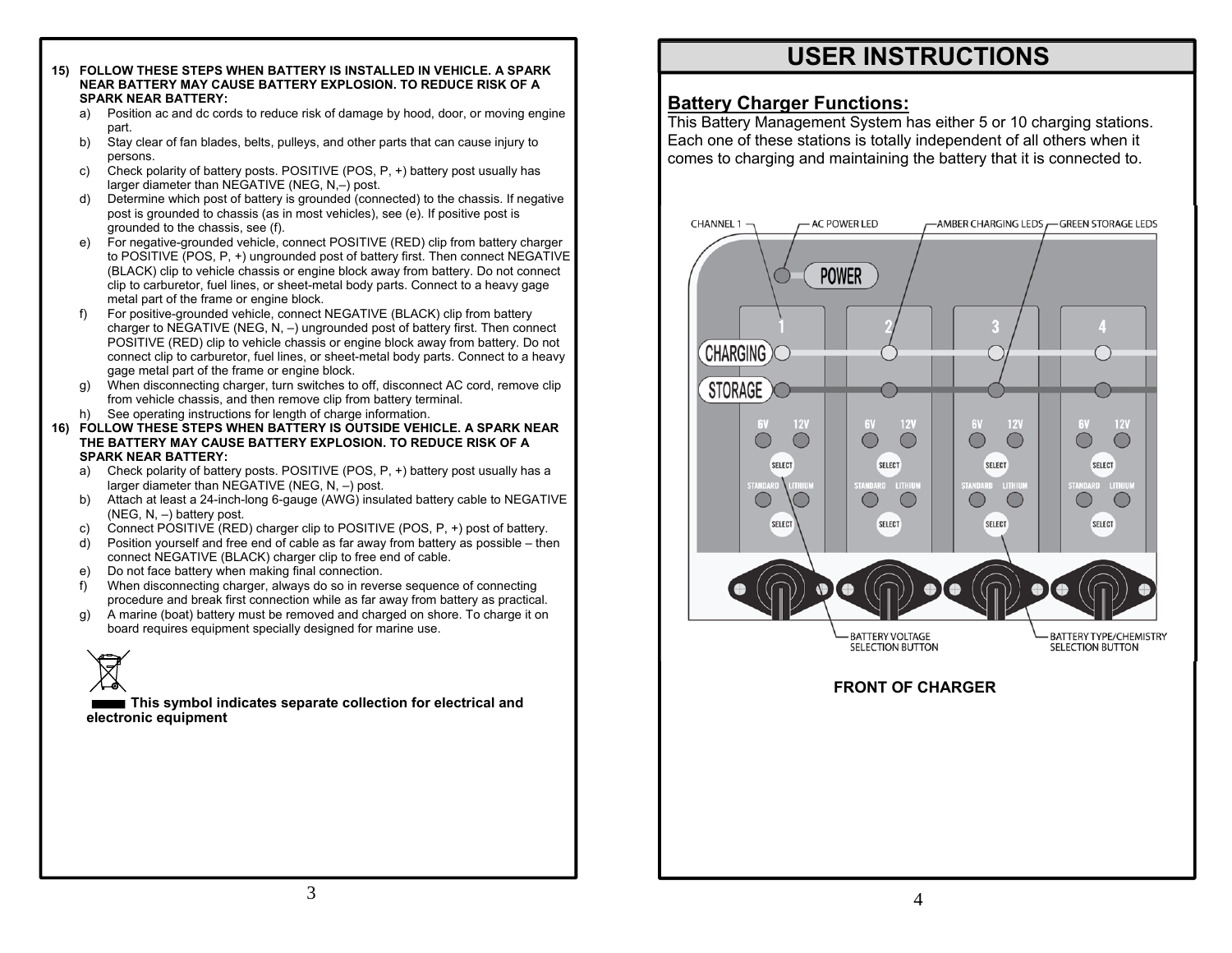

#### $\bullet$ **Powering Up the Charger:**

- 1) When the On/Off switch, located on the back of the charger, is activated into the ON position, the AC Power LED on the front of the charger will illuminate and remain on.
- 2) All of the individual channel LED's will also illuminate for approximately 1½ seconds before turning off.
- 3) The charger is now ready to be connected to the battery/batteries.

### $\bullet$  **Connecting to a Battery/Batteries and Starting the Charging Sequence:**

- 1) When a channel is connected to a battery, the Charging LED and the Storage LED for that channel will illuminate for approximately 1½ seconds before turning off.
- 2) The four LED's for the 6V/12V mode and the Standard/Lithium mode will also activate for approximately 1½ seconds. Then the two (2) non-active mode LED's will turn off and the two (2) active mode LED's will start to flash.
- 3) You now have approximately ten (10) seconds to change the 6V/12V and Standard/Lithium active mode, if required, before the charging cycle automatically begins.
- 4) After approximately ten seconds, the amber Charging LED will automatically illuminate and the charge cycle will begin.
- 5) Once the charge cycle is in progress, neither the voltage mode nor chemistry mode can be changed unless the battery is disconnected from the charger (see the next sections for information on how to change the active mode of either function).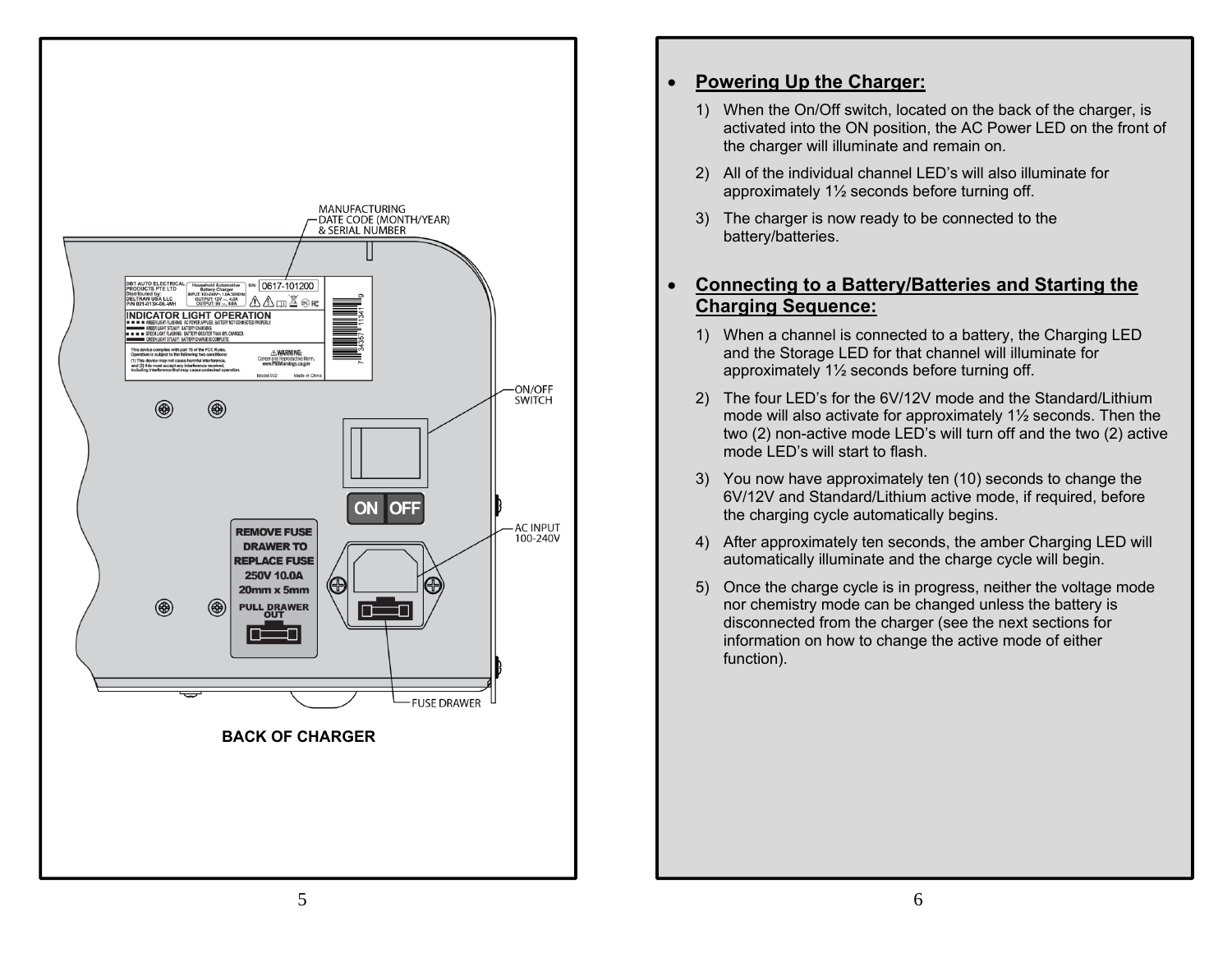#### $\bullet$ **Battery Voltage (6V/12V) Selection Button:**

1) The Battery Tender® charger has a "SELECT" button for each channel which allows you to switch between charging a 12-volt Standard/AGM Lead-acid or 12-volt Lithium Iron Phosphate (LiFePO4) battery or a 6-volt Standard/AGM Lead-acid battery.

**Note:** For Lithium chemistry compatibility, this charger will only charge 12-volt rated Lithium Iron Phosphate (LiFePO4) batteries.

- 2) If the AC power is interrupted, all charger channels connected to batteries will resume charging with the last battery voltage settings used, once power is restored.
- 3) The charger can also detect if the incorrect battery voltage has been selected or if the battery is defective, once the connection has been made to the battery. Under these conditions, either the 6V or 12V LED will flash, indicating the charge cycle is prevented from starting or continuing.
- 4) To reset the faulted charger channel, disconnect the output cable from the battery and then depress the select switch for the flashing LED function for approximately 5 seconds.
- 5) All of the LED's for the faulted channel will then turn off.
- 6) Reconnect the output cable to the battery and repeat step three (3) as stated in the **Connecting to a Battery/Batteries and Starting the Charging Sequence** section. (page 6)

### $\bullet$ **Battery Type/Chemistry Selection Button:**

1) The Battery Tender® charger has a "SELECT" button for each channel which allows you to switch between charging a Standard/AGM Lead-acid battery or a Lithium Iron Phosphate battery (12-Volt only LiFePO4).

**Note:** For Lithium chemistry compatibility, this charger will only charge 12-volt rated Lithium Iron Phosphate (LiFePO4) batteries.

- 2) If the AC power is interrupted, all charger channels connected to batteries will resume charging with the last battery chemistry settings used, once power is restored.
- 3) To reset the charger channel after a charge cycle has begun or change the active mode, disconnect the output cable from the battery.
- 4) All of the LED's for that channel will then turn off.
- 5) Reconnect the output cable to the battery and repeat step three (3) as stated in the **Connecting to a Battery/Batteries and Starting the Charging Sequence** section.
- **● Automatic Lithium Iron Phosphate (LifePO4) Recovery Mode:**

If you try to charge a dead 12-volt Lithium Iron Phosphate battery (LiFePO4) with a very low voltage, 4 to 8 Volts, the charger will automatically switch into the Recovery Mode. When in this mode, the Lithium LED will flash and the 12V LED and the amber Charging LED will be solid. If battery recovery is successful, the charger will automatically switch back to the normal charge cycle. There is a three (3) hour time limit for this recovery process. If not successful, the Charging amber LED and the Storage green LED will toggle back and forth. It will continue this sequence until the battery is disconnected and the voltage select button is depressed for approximately five seconds, or the charger is disconnected from the AC source. If this happens, there is a good chance that the battery has already been damaged due to the low voltage and cannot be recovered.

#### ●**Power LED:**

 When the On/Off switch located on the back of the charger is activated into the ON position, the AC power LED on the front will illuminate and remain on.

## **● Battery Safety Timer:**

The charger has a safety timer fault that will activate if the battery does not reach its optimal voltage. If this occurs the battery may be defective; take the battery to the dealer to be tested. In this fault mode, the Amber Charging and Green Storage LED's

will toggle back and forth.

To reset the charger channel, disconnect the battery and hold down the Voltage select button for approximately five seconds, or disconnect the charger from the AC source.

### ●**Charger Cooling Fan Operation:**

The fan is electronically controlled and will turn on when the charger reaches a preset temperature or a preset amperage output level. The fan will continue to run and adjust its speed to keep the charger at the correct temperature. The fan will also turn off automatically once the correct temperature has been reached. Always leave an open space at both ends of the charger to allow the fan to pull air into and through the charger and exit at the opposite end. The fan contains a filter which can be removed and cleaned by simply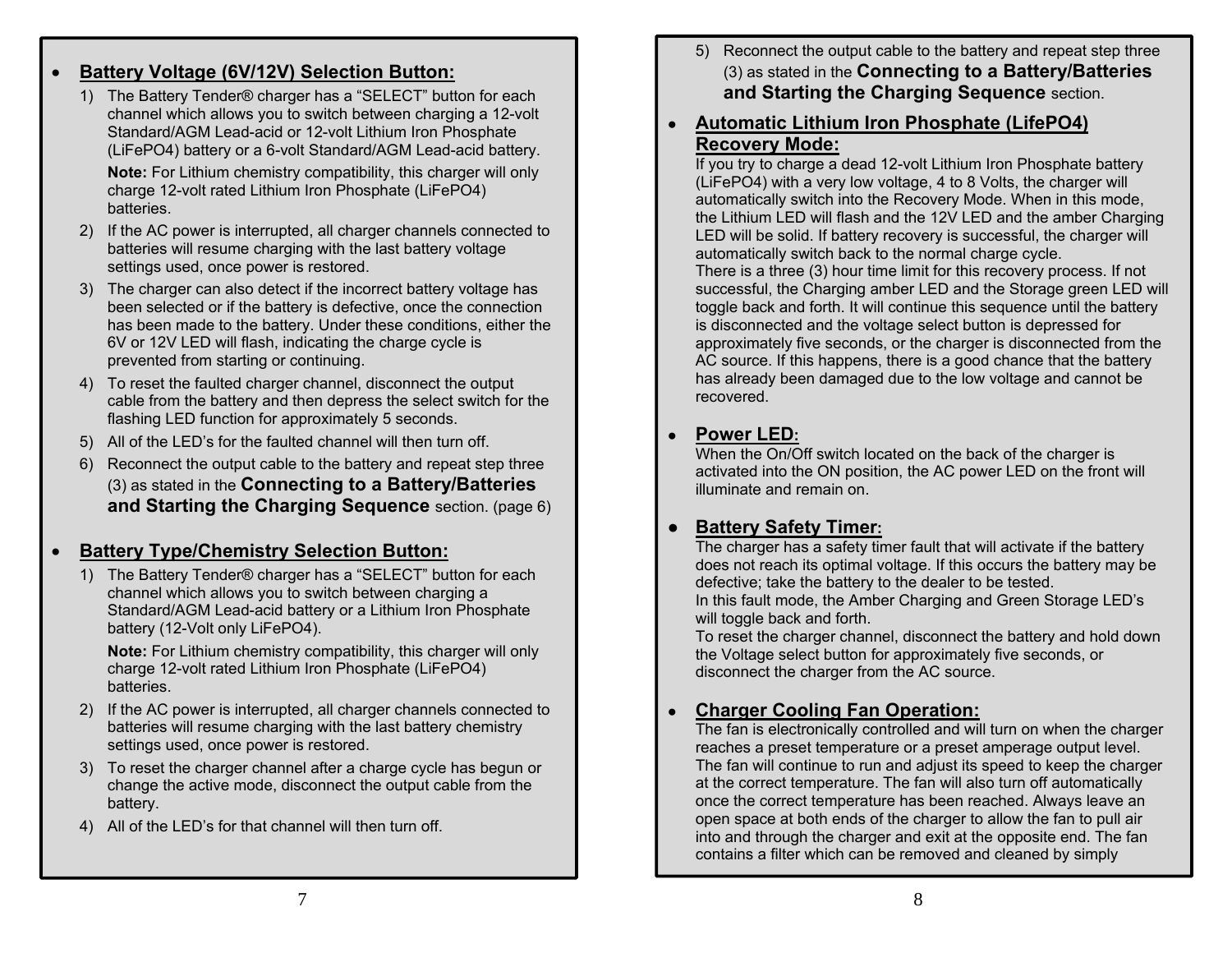removing the fan guard from the charger cover. REMOVE the AC plug from the power source before attempting this procedure.

## ● **Automatic Charging And Battery Status Monitoring:**

Battery Tender® Shop chargers are completely automatic and may be left connected to both AC power and to the batteries being charged for long periods of time. The output power, voltage, and current of each channel depends on the condition of the battery it is charging. Battery Tender® chargers have several status LED indicators that provide a visual means to determine the operating mode of the charger and, hence, the condition of the battery connected to the charger.

The two battery level status LED indicator lights (Charging Amber LED and Storage Green LED) are available to determine whether the charger is operating in one of the four primary charge modes:

- 1) **Qualification/Initialization mode-** The Monitor Circuit verifies appropriate battery voltage levels and good electrical continuity between the battery and the charger DC output.
- 2) **Bulk mode-** (full charge, constant current, battery is 0% to 80% charged)
- 3) **Absorption mode-** (high constant voltage, battery is 80% to 100% charged).
- 4) **Storage/float maintenance mode-** (low constant voltage, battery is 100% to 103% charged).

When the battery is fully charged, the battery level status (Storage) Green LED indicator will turn solid green and the charger will switch to a storage/float maintenance charge mode. The Battery Tender<sup>®</sup> charger will automatically monitor and maintain the battery at full charge.

### **● Attention: The Battery Tender® Charger Has Spark Free Circuitry:**

The Battery Tender® charger will not produce an output voltage until it senses at least 2 volts from a Standard/AGM Lead acid battery or 4 volts from a Lithium Iron Phosphate battery. It must also be connected to a battery with the correct polarity before it will start charging. Therefore, if the output cable alligator clips incidentally come in contact with one another, there will be no electrical spark.

### *NOTE:*

*THE OUTPUT CLIPS MUST BE CONNECTED TO A BATTERY BEFORE THE CHARGER CAN PRODUCE AN OUTPUT VOLTAGE.* 

## **● Time Required To Charge A Battery:**

Each channel of this Battery Tender® Shop charger charges at a maximum rate of 4.0 Amps per hour. Therefore, at 4.0 Amps, a fully discharged 12V 40 Amp-Hour battery will take approximately 8 hours to recharge to 80% capacity.

### ● **Working With a Dead Battery or a Battery with a Very Low Voltage:**

If you try to charge a dead battery having a voltage below 2 volts from a Standard/AGM Lead-acid battery or 4 volts from a Lithium Iron Phosphate battery, the Battery Tender® charger will not start. An internal safety circuit prevents the charger from generating any output voltage unless it senses at least 2 volts from a Standard/AGM Lead-acid battery or 4 volts from a Lithium Iron Phosphate battery at the charger output.

### **NOTE:**

If a 12-Volt Lead-Acid battery has an output voltage of less than 9 volts when it is at rest, when it is neither being charged nor supplying electrical current to an external load, there is a good chance that the battery is defective. As a frame of reference, a fully charged 12-Volt, Lead-Acid battery will have a rest-state, no-load voltage of approximately 12.9 volts. A fully discharged 12-Volt, Lead-Acid battery will have a rest-state, no-load voltage of approximately 11.4 volts. That means that a voltage change of only 1.5 volts represents the full range of charge 0% to 100% on a 12- Volt, Lead-Acid battery. Depending on the manufacturer and the age of the battery, the specific voltages will vary by a few tenths of a volt, but the 1.5-volt range will still be a good indicator of the battery charge %.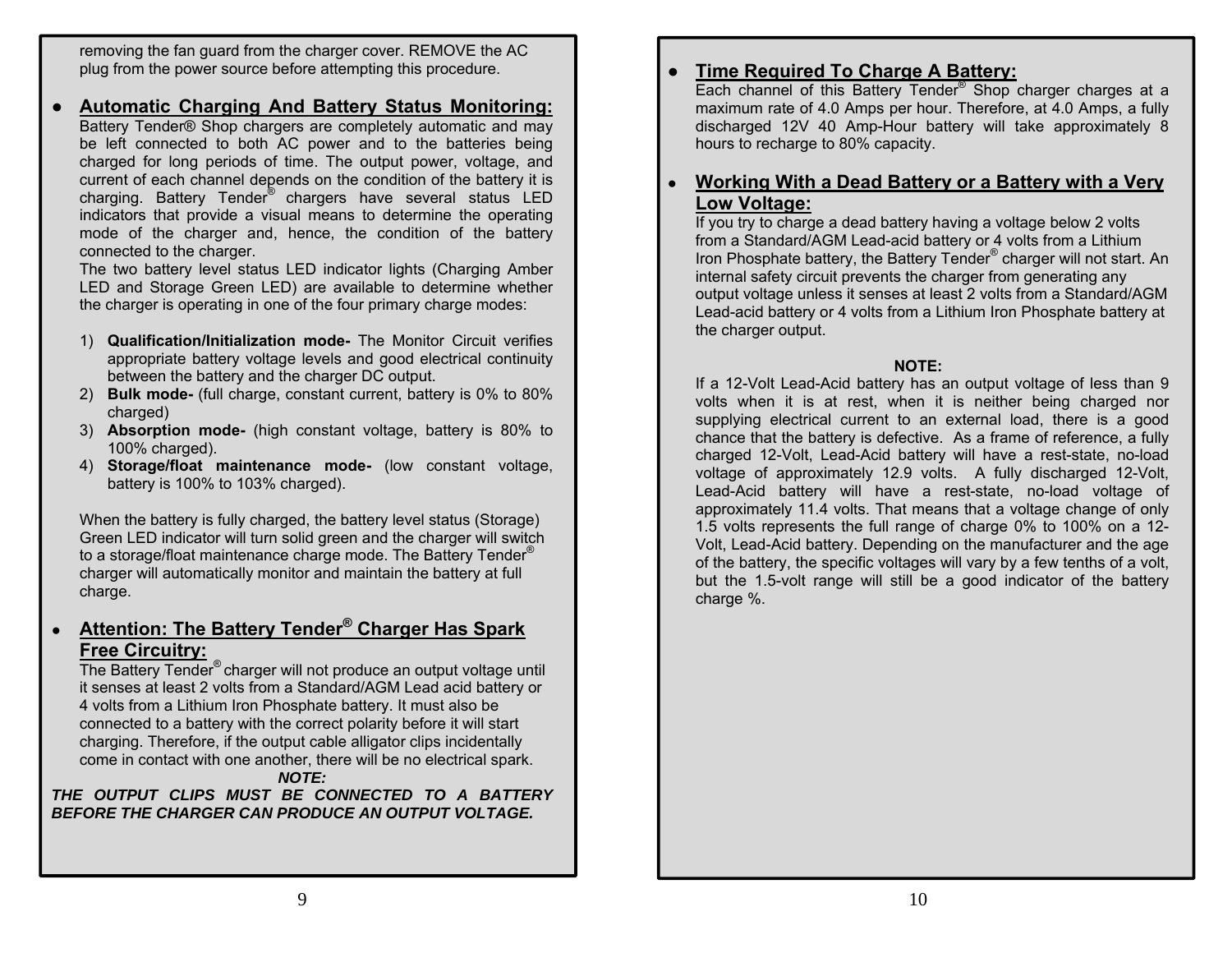#### **●LED Status Indicating Lights:**

## **Charger Power Amber Light Not On:**

- A/C On/Off switch not in correct position.
- Power cord not connected to A/C power.
- A/C power fuse defective.
- **Voltage/Chemistry Mode Lights Not On:**
- **This indicates one or more of the following conditions.**
- Channel output cable not sufficiently connected to the battery.
- Channel output cable fuse defective.
- Battery voltage extremely low.
- No or insufficient A/C power supplied to charger.
- Channel defective
- **Alternating Storage Green & Charging Amber Light:**

### **This indicates one or more of the following conditions.**

- A reversed polarity connection to the battery.
- Battery Lithium Recovery Mode time limit exceeded.
- Bulk Charge Mode time limit exceeded.

## **• Charging Amber Light On Steady:**

Whenever the amber Charging LED is on steady, a battery is connected properly and the charger is charging the battery. The amber LED will remain on until the charger completes the charging stage.

#### . **Storage Green Light Flashing:**

When the green Storage LED is flashing and the Amber Charging LED is solid, the battery is greater than 80% charged and may be removed from the charger and used if necessary. Whenever possible, leave the battery on charge until the green Storage LED is solid.

#### . **Storage Green Light on Steady:**

When the green Storage LED burns steady, the charge is complete and the battery can be returned to service if necessary. It can also stay connected to maintain the battery for an indefinite period of time.

#### $\bullet$ **Troubleshoot Guide:**

- 1) The charger does not turn on and none of the LED's illuminate.
	- a. Check to make sure the AC outlet is supplying power by plugging in a lamp, an appliance, or a voltage meter.
	- b. Check the fuse located on the back of the charger.
- 2) The **Green Storage LED** comes on immediately when charging a discharged battery.
	- a. The battery is probably defective; take the battery to the dealer to be tested.
- 3) The **Green Storage LED** never comes on when charging a battery.
	- a. The battery may be defective; take the battery to the dealer to be tested.
	- b. The battery has an excessive current draw; remove or disconnect the battery from the equipment.

### 4) **12V Green LED** is flashing.

- a. The battery is damaged.
- b. Incorrect battery voltage is selected.

## 5) **6V Green LED** is flashing.

- a. The battery is damaged.
- b. Incorrect battery voltage is selected.

### 6) **Amber Charging & Green Storage LED's** are toggling.

- a. There is a reverse polarity connection to the battery.
- b. The charger's safety timer has expired due to the battery not reaching its optimal voltage. The battery may be defective; take the battery to the dealer to be tested.
- c. The Lithium Recovery Mode has timed out.